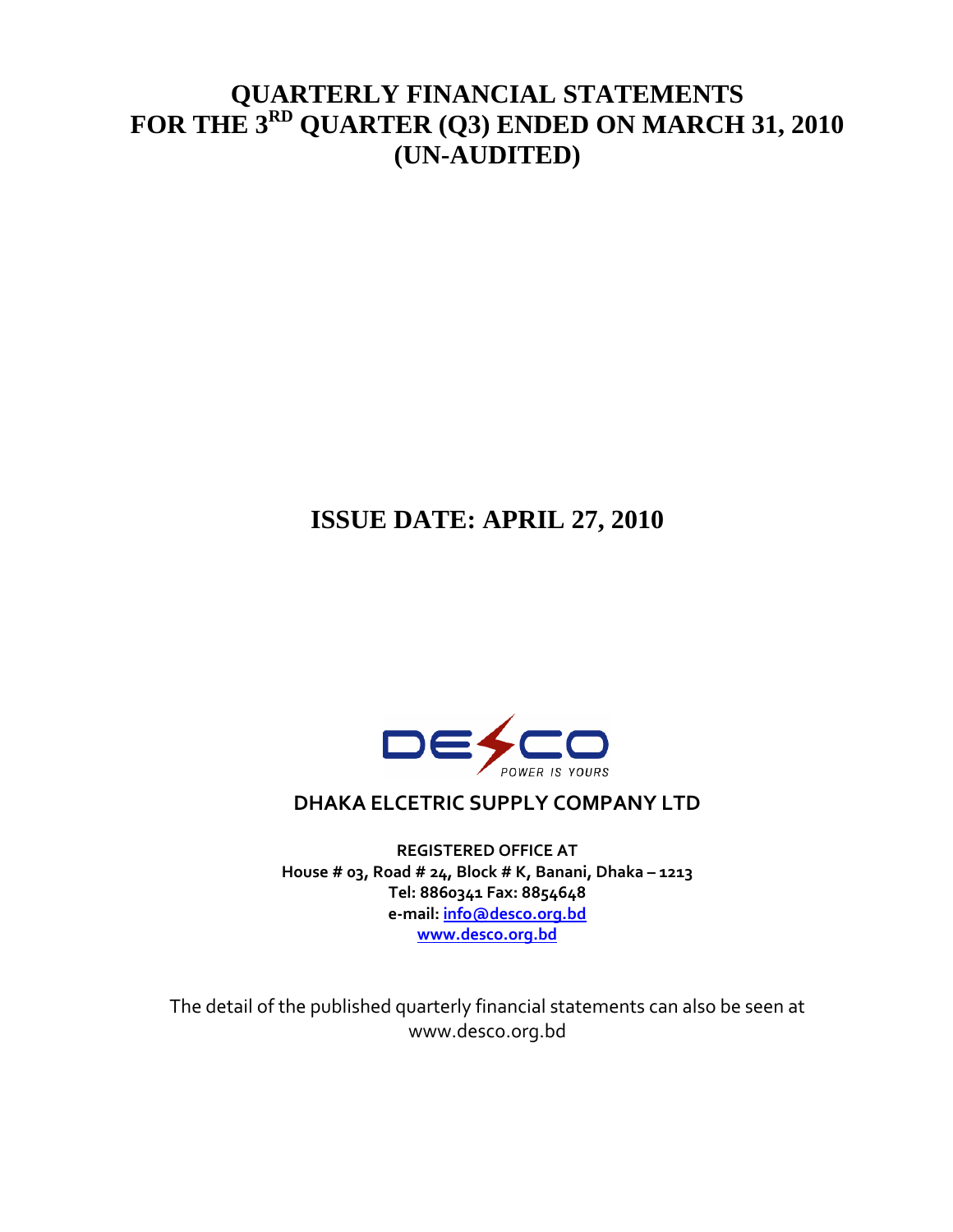#### **Balance Sheet (un-audited) At 31 March , 2010**

| <b>Particulars</b>                          |           | 31 March, 2010      | 30 June, 2009.         |  |  |
|---------------------------------------------|-----------|---------------------|------------------------|--|--|
|                                             |           | Taka "000"          | Taka "000"             |  |  |
| <b>APPLICATION OF FUND:</b>                 |           |                     |                        |  |  |
| <b>Non Current Assets:</b>                  |           |                     |                        |  |  |
| Property, Plant & Equipment                 | 7,984,262 | 7,293,091           |                        |  |  |
| Capital Work -in- Progress                  |           | 61,151              | 50,442                 |  |  |
| Investment in Shares                        |           | 27,299              | 23,392                 |  |  |
|                                             |           | 8,072,712           | 7,366,925              |  |  |
| <b>Current Assets:</b>                      |           |                     |                        |  |  |
| Stores and Spares                           |           | 5,309,677           | 4,840,363              |  |  |
| <b>Accounts Receivable</b>                  |           | 2,033,687           | 2,130,059              |  |  |
| <b>Advances &amp; Deposits</b>              |           | 239,745             | 204,155                |  |  |
| Advance Income Tax                          |           | 748,825             | 386,901                |  |  |
| Cash and Bank Balances                      |           | 9,112,762           | 8,491,302              |  |  |
|                                             |           | 17,444,695          | 16,052,782             |  |  |
| <b>Current Liabilities:</b>                 |           |                     |                        |  |  |
| <b>Creditors for Goods</b>                  |           | 1,367,244           | 1,081,398              |  |  |
| <b>Creditors for Expenses</b>               |           | 80,962              | 78,605                 |  |  |
| Creditors for Other Finance                 | 752,564   | 714,182             |                        |  |  |
| Accounts Payable                            |           | 1,330,953           | 1,631,202              |  |  |
| Current maturity of Long Term Loans         |           | 169,994             | 254,502                |  |  |
| Accrued Interest on Loans                   |           | 571,831             | 488,677                |  |  |
| Provision for income Tax                    |           | 1,061,221           | 718,119                |  |  |
|                                             |           |                     |                        |  |  |
|                                             |           | 5,334,769           | 4,966,686              |  |  |
| <b>Net Current Assets</b>                   |           | 12,109,926          | 11,086,096             |  |  |
|                                             |           | 20,182,639          | 18,453,021             |  |  |
| <b>SOURCES OF FUND:</b>                     |           |                     |                        |  |  |
|                                             |           |                     |                        |  |  |
| <b>Shareholders Equity:</b>                 |           |                     |                        |  |  |
| Share Capital                               |           | 1,601,704<br>75,000 | 1,334,754              |  |  |
| Share Money Deposit                         |           |                     | 75,000                 |  |  |
| GOB Equity                                  |           | 1,552,140           | 1,552,140<br>600,639   |  |  |
| Proposed dividend<br>Un-appropriated Profit |           | 4,816,732           |                        |  |  |
|                                             |           | 8,045,577           | 3,757,874<br>7,320,407 |  |  |
| <b>Deferred Tax Liability</b>               |           | 1,033,553           | 990,291                |  |  |
| <b>Long Term Liabilities:</b>               |           |                     |                        |  |  |
| Long Term Loan from ADB/GOB                 |           | 6,210,358           | 5,368,637              |  |  |
| Due to DESA (For assets taken over)         |           | 4,039,672           | 4,039,672              |  |  |
| Security Deposits - Consumers               |           | 853,480             | 734,014                |  |  |
|                                             |           | 11,103,510          | 10,142,323             |  |  |
|                                             |           | 20,182,639          | <u>18,453,021</u>      |  |  |
| <b>Net Assets Value</b>                     |           | 8,045,577           | 7,320,407              |  |  |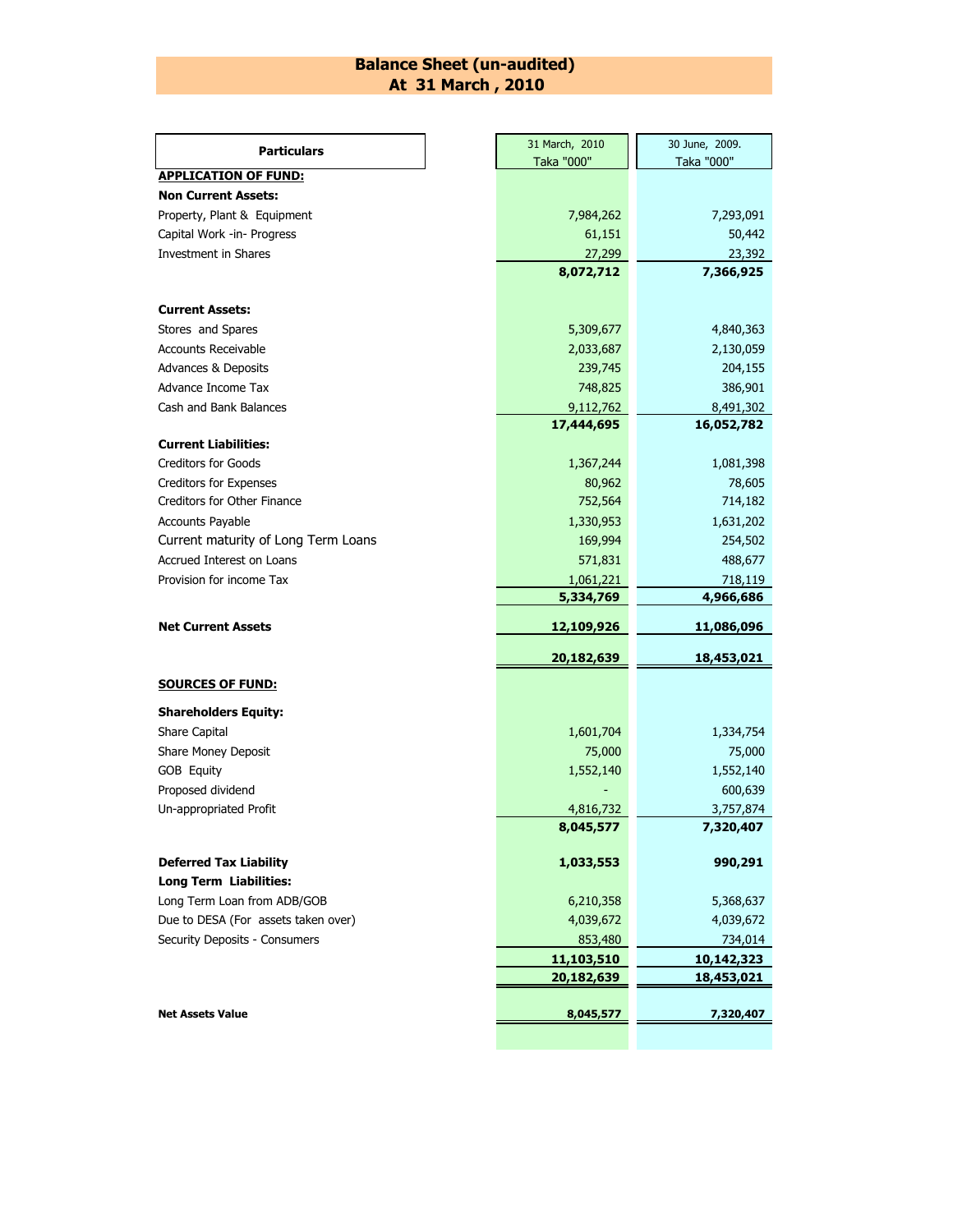#### **Income Statement (un audited) 9 months ending 31 March, 2010**

| <b>Particulars</b>                              | July '09 to Mar '10 | July '08 to Mar '09 | Jan '10 to Mar '10 | Jan '09 to Mar '09 |
|-------------------------------------------------|---------------------|---------------------|--------------------|--------------------|
|                                                 | Taka ("000")        | Taka ("000")        | Taka ("000")       | Taka ("000")       |
|                                                 |                     |                     |                    |                    |
| <b>Operating Revenue:</b>                       |                     |                     |                    |                    |
| <b>Energy Sales</b>                             | 7,750,295           | 7,136,507           | 2,228,440          | 2,037,044          |
| <b>Other Operating Revenue</b>                  | 160,279             | 153,919             | 55,537             | 54,917             |
| <b>Total Revenue from Operation</b>             | 7,910,574           | 7,290,426           | 2,283,978          | 2,091,961          |
|                                                 |                     |                     |                    |                    |
| <b>Cost of energy Sales:</b>                    |                     |                     |                    |                    |
| <b>Energy Purchase</b>                          | 5,638,879           | 5,040,463           | 1,647,997          | 1,549,959          |
| Operating expenditure                           | 292,059             | 240,586             | 97,353             | 50,580             |
| Depreciation (Operating)                        | 413,472             | 388,857             | 137,824            | 129,619            |
|                                                 | 6,344,411           | 5,669,906           | 1,883,174          | 1,730,158          |
| <b>Gross Margin</b>                             | 1,566,163           | 1,620,520           | 400,804            | 361,803            |
| <b>Cost &amp; Expenditures:</b>                 |                     |                     |                    |                    |
| Administrative expenses                         | 89,449              | 74,698              | 35,261             | 26,525             |
| Employee expenses                               | 387,254             | 246,495             | 93,119             | 74,138             |
| <b>Bad debts Provision</b>                      |                     | 36,478              |                    | 14,128             |
| Depreciation (Non Operating)                    | 32,184              | 27,500              | 10,728             | 11,070             |
| Provision for diminution in value of investment | 1,836               |                     | 1,836              |                    |
|                                                 | 510,721             | 385,171             | 140,944            | 125,861            |
|                                                 |                     |                     |                    |                    |
| <b>Operating Profit</b>                         | 1,055,442           | 1,235,349           | 259,860            | 235,942            |
| <b>Non Operating Income/(Expense)</b>           |                     |                     |                    |                    |
| <b>Interest Income</b>                          | 633,960             | 415,691             | 148,887            | 139,917            |
| <b>Interest Expense</b>                         | (159, 787)          | (204, 906)          | (53, 262)          | (42, 449)          |
| Exchange (Loss) provision                       | (10, 845)           | (32, 565)           | (7,213)            | (10, 855)          |
| Miscellaneous Income                            | 1,395               | 721                 | 465                | 130                |
|                                                 | 464,723             | 178,940             | 88,877             | 86,743             |
| <b>Net Profit before tax</b>                    | 1,520,165           | 1,414,289           | 348,737            | 322,685            |
| <b>Current Tax Provision</b>                    | (418, 045)          | (388, 930)          | (9,590)            | (8, 874)           |
| <b>Deferred Tax Provision</b>                   | (43, 261)           | (100,000)           | (14, 420)          |                    |
|                                                 | (461, 307)          | (488, 930)          | (24, 010)          | (8, 874)           |
| <b>Net Profit After Tax</b>                     | 1,058,858           | 925,360             | 324,727            | 313,811            |
|                                                 |                     |                     |                    |                    |
| <b>Basic Earning per share (EPS)</b>            | 66.11               | 57.77               | 20.27              | 19.59              |
|                                                 |                     |                     |                    |                    |
|                                                 |                     |                     |                    |                    |
|                                                 |                     |                     |                    |                    |
| No of Shares (Restated as per BAS)              | 16,017,044          | 16,017,044          | 16017044.4         | 16,017,044         |

Note: 2,669,507 no of bonus shares issued on 6th January '2010.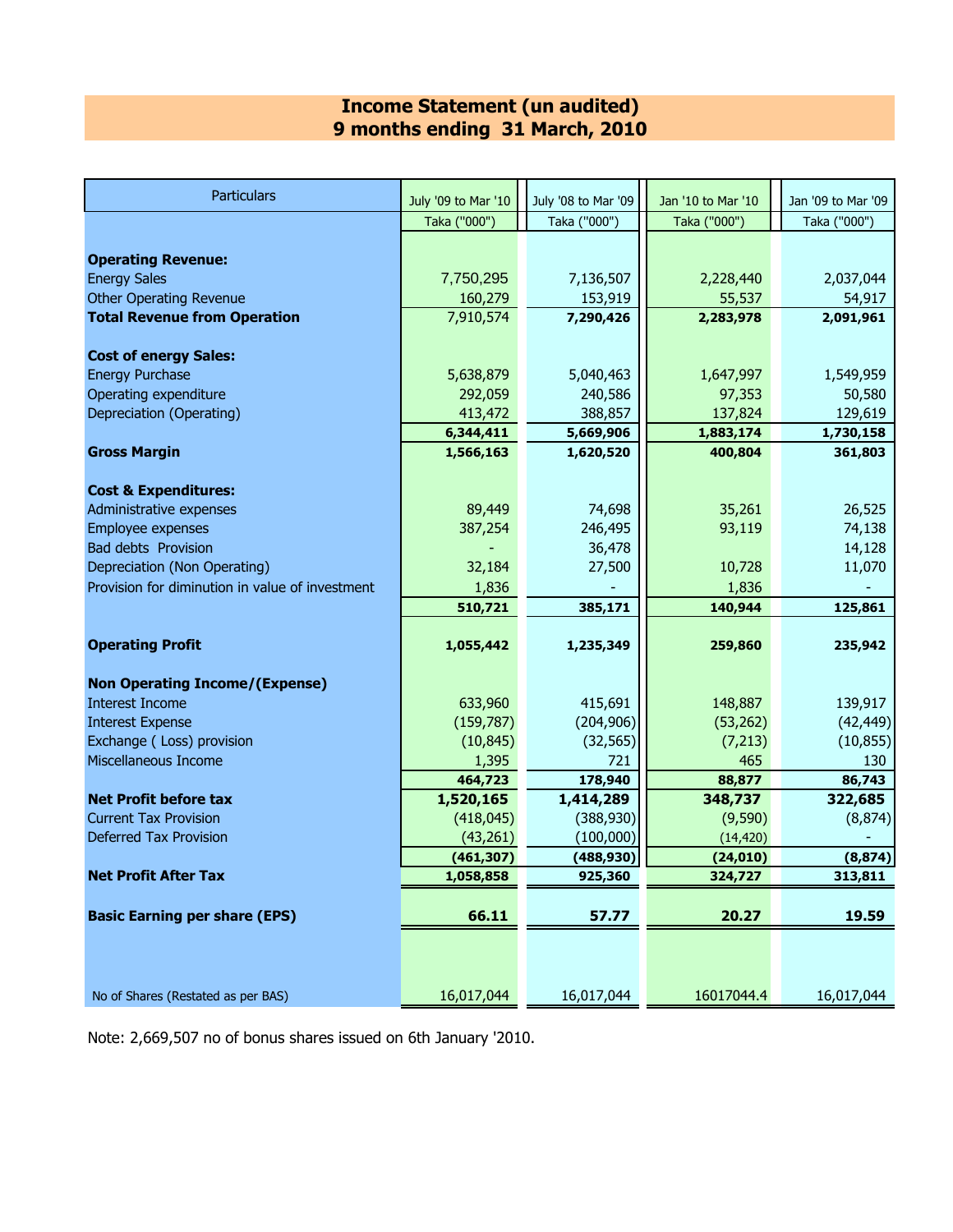#### **Cash Flow Statement (un-audited) 9 months ending 31 March , 2010**

| SL.<br>NO. | <b>PARTICULARS</b>                                           | 31 March, 2010 | 31 March, 2009 |  |
|------------|--------------------------------------------------------------|----------------|----------------|--|
| А.         | <b>Cash Flow from operating Activities</b>                   | Taka ("000)    | Taka("000")    |  |
|            | Received from Energy Sales                                   | 7,856,603      | 7,213,739      |  |
|            | Collection of Govt. Duty, VAT & Tax                          | 376,956        | 354,049        |  |
|            | Received from Other Operating & Non Operating Activities     | 200,225        | 180,295        |  |
|            | Received against Financial Income                            | 633,961        | 417,475        |  |
|            | Payment for Energy Purchase                                  | (5,939,133)    | (5,212,299)    |  |
|            | Payment for Operating expenses                               | (185, 105)     | (184, 523)     |  |
|            | Payment for Employees Expenses                               | (387, 255)     | (246, 495)     |  |
|            | Payment for Administrative & Other Expenses                  | (208, 235)     | (74, 701)      |  |
|            | Payment for Interest on Long Term Loan                       | (195, 862)     | (279, 225)     |  |
|            | Income tax Paid                                              | (362, 133)     | (208, 918)     |  |
|            | Payment for Govt. Duty, Vat & Tax                            | (483, 042)     | (437, 688)     |  |
|            | Net cash inflow from operating activities:                   | 1,306,981      | 1,521,708      |  |
| в.         | <b>Cash Flow from Investing Activities:</b>                  |                |                |  |
|            | Acquisition of Property & Plant                              | (402, 907)     | (306, 055)     |  |
|            | Acquisition of Stores & Equipment                            | (898, 710)     | (1, 198, 358)  |  |
|            | Net cash used in investing activities:                       | (1,301,617)    | (1,504,413)    |  |
| С.         | <b>Cash Flow from Financing Activities:</b>                  |                |                |  |
|            | Long Term Loan                                               | 1,019,167      | 1,523,852      |  |
|            | Long Term Loan Paid                                          | (259, 153)     | (271, 129)     |  |
|            | Dividend Paid                                                | (263, 383)     | (490)          |  |
|            | <b>Consumer Security Deposit</b>                             | 119,466        | 113,354        |  |
|            | Net cash inflow from financing activities:                   | 616,096        | 1,365,587      |  |
| D.         | Cash & Cash equivalents increase /(decrease) during the year | 621,460        | 1,382,882      |  |
| Е.         | Cash & Cash equivalents as at July 1,2009                    | 8,491,302      | 7,544,641      |  |
| F.         | Cash & Cash equivalents as at March 31, 2010                 | 9,112,762      | 8,927,523      |  |
|            |                                                              |                |                |  |

Net operating cash flow per share

81.60 95.01